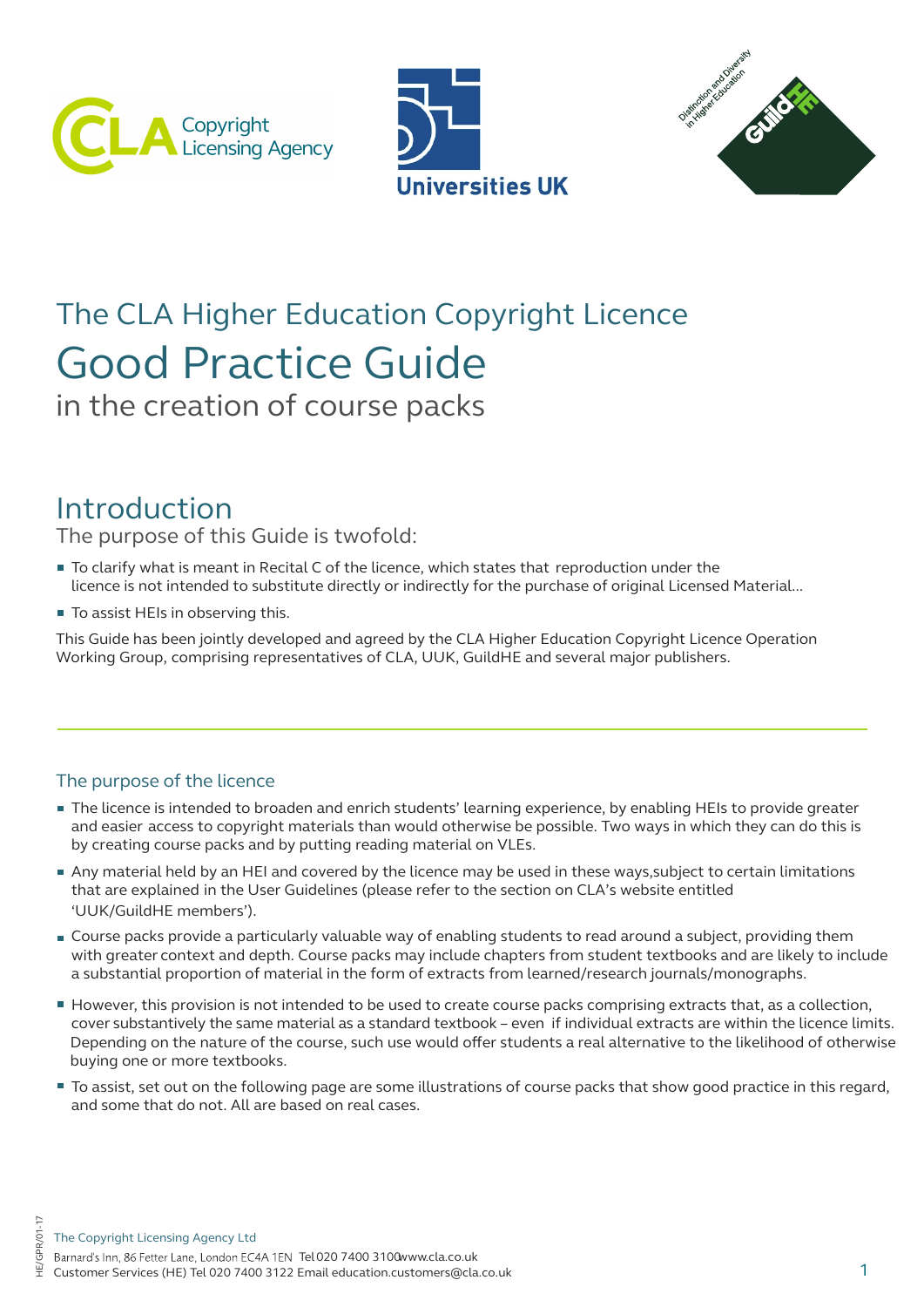# Illustrations that show Good Practice

#### University A

#### Course: Women's Voices, Women's Vices

The course pack consists of 18 items making a total of 430 pages. However, most of the material is from monographs, and in addition there is no obvious textbook that could be replaced by the course pack.

#### University B

#### Course: Parties and Politics in Britain 1914-1974

The course pack consists of 16 items making a total of 503 pages. However, all the material is from monographs and out-of-print titles and there is no textbook that could be used instead.

#### University C

#### Course: The Modern World

The course pack consists of 17 items making a total of 477 pages. 111 pages are from textbooks; however, taken together the material included provides a 'taster' of the subject, and would not be sufficient on its own for a student seeking to answer questions on a history degree paper.

#### University D

#### Course: Government and Politics

The course pack consists of 13 items making a total of 261 pages. 85 of these are from monographs and the rest from textbooks. However, there is insufficient core material for any student taking the main Politics course to use the course pack as an alternative to buying a textbook. In addition, the course handbook sets out the reading requirements in detail, and explains carefully the relative importance of the reading materials(consisting of both textbooks and other formats) listed.

#### Illustrations that do not show Good Practice

#### University W

Course: Researching Media, Culture and Communication, Teaching and Learning Methods

The course pack consists of 14 items making a total of 271 pages; 30 of which are from monographs, 38 from out-of-print titles, and 203 from textbooks, covering all the key elements of the course. In addition, most items on the reading list are not categorized or annotated. As a result, it is highly unlikely that a student would need to purchase any textbook for this course.

#### University X

#### Course: Managing Employee Performance

The course pack consists of 13 items making a total of 310 pages, 24 of which are from monographs and the rest from textbooks. Because of the high proportion of textbooks included that are acknowledged "classics" In the field, all the key concepts for the course are covered and this might well reduce the incentive for students to purchase any textbook for the course. In this context, the format of the reading list (i.e. with no categorization) could also impact.

#### University Y

#### Course: Teach First Professional Studies

The course pack consists of around 13 items making a total of 1,134 pages; 161 of which are from monographs and the rest from textbooks. Many of these textbooks are 'classics' in their field, and there are often several excerpts from different textbooks with similar tables of contents. This suggests that a body of 'free' material may be being built up, rather than asking students to buy one or two of them. Included are 15 'pocketbooks' that are very short books intended to be affordable by students. As in the case of University X, the reading list is primarily a list of sources for 'reading around' the subject that are not categorized or annotated, and with no guidance as to which of the textbook sources are particularly important and/or which students would find useful to purchase.

#### University Z

#### Course: International Marketing Management

The course pack consists of 21 items making a total of 507 pages, most taken from standard textbooks on each topic covered by the course. Comparison of the course pack with the contents pages from the standard textbooks on the subject indicate that the course pack could easily substitute for purchase of one of a number of titles.